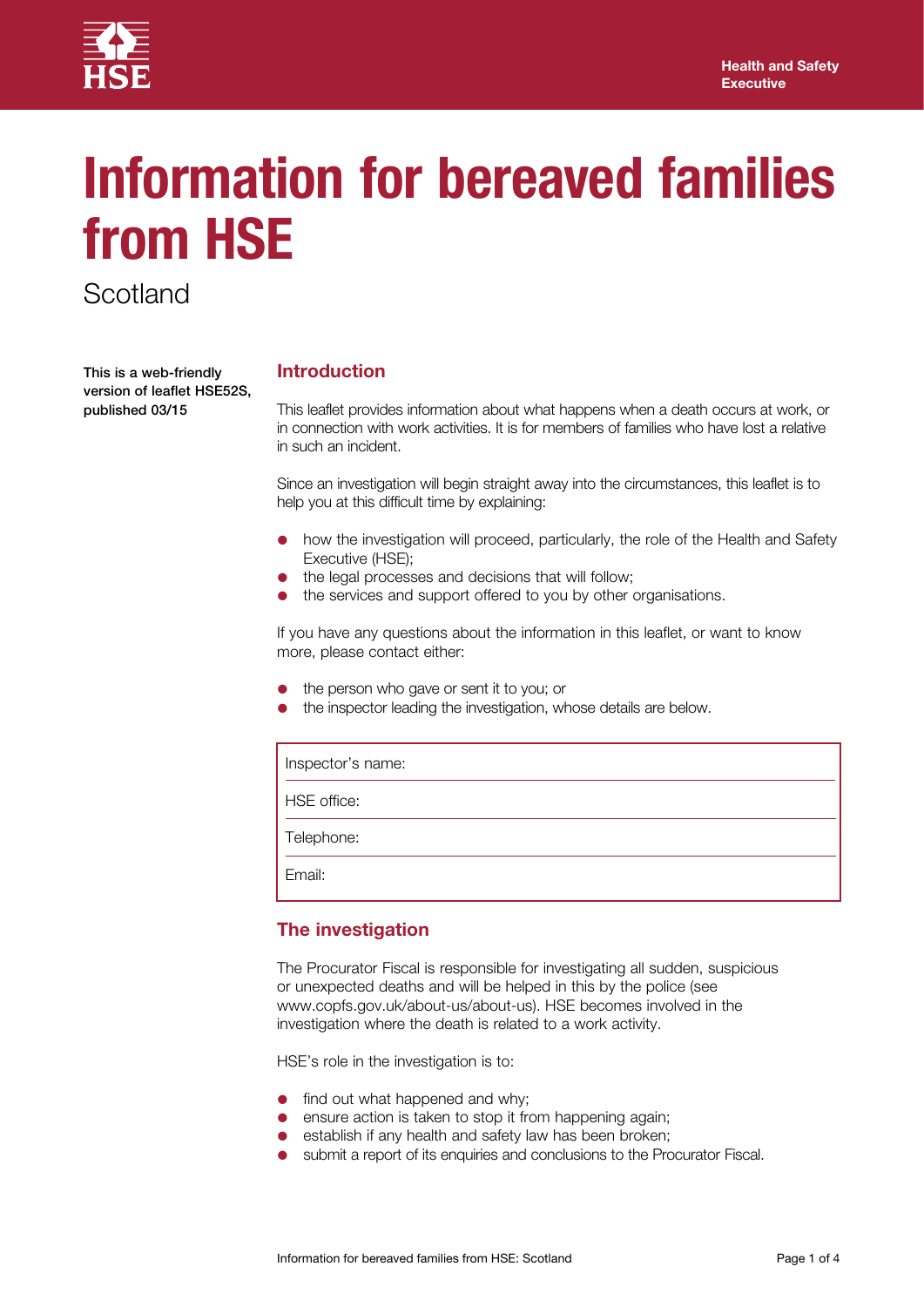The police and HSE inspectors work together from the start of the investigation. This is because the police have to consider whether an offence of culpable homicide and/ or corporate homicide may have been committed, while HSE looks for any failures to comply with health and safety laws. The arrangements for jointly managing investigations are set out in a document called *Work-related deaths: A protocol for liaison* (<www.hse.gov.uk/scotland/workreldeaths.pdf>). The police will take the lead if homicide is under consideration. If not, the lead will fall to HSE, although the situation can change as the investigation progresses.

The investigators recognise that the families of people who have died in work-related incidents will be anxious for information, and to know what is happening in the investigation. The police may appoint a Family Liaison Officer (FLO) to meet this need, and HSE will make contact with you either through the FLO or separately.

We will offer to come and see you at your home or other convenient address as soon as you feel ready for this. If a home visit is not practical, for example, because of the distance involved, we will keep you informed by telephone. We will understand if you do not wish to see us, but if you change your mind or your circumstances change at any point, please contact us. If you have any information that you think might help the investigation, we would be grateful if you could let us know.

All visiting HSE staff carry identification with a photograph (inspectors hold warrants). You can ask to see this to avoid any confusion over who is contacting you and why.

We will keep you informed of progress of the investigation up to the stage when we submit our report to the Procurator Fiscal, who will then become your point of contact. Until the handover, we aim to communicate with you in the way that suits you best, and if you have any particular information needs, please discuss them with the inspector. The timing and intervals between our contacts with you will depend on factors such as how complex the investigation becomes, and how much evidence has to be gathered and analysed. We aim to avoid delay, but it may take up to a year, occasionally longer, for an investigation to reach its conclusion.

Since the Procurator Fiscal makes the decision whether to prosecute for any offences, there will be limits to the information we can provide, otherwise we might prejudice a possible criminal prosecution. Therefore, HSE staff will not be able to tell you anything about the likely cause of death. If there are other things we are unable to tell you, we will explain why. However, we will inform you about what we have done and any further action we intend to take.

If you wish to know more about our policy on working with bereaved families, see: [www.hse.gov.uk/enforce/victims.htm.](www.hse.gov.uk/enforce/victims.htm)

A further source of support is Victim Information and Advice (VIA), a dedicated service for victims of crime, next of kin in cases of sudden death and some vulnerable witnesses. VIA is located within the Crown Office and Procurator Fiscal Service, and information is available at <www.victimsofcrimeinscotland.org.uk>.

VIA provides information only on cases that have been reported to the Procurator Fiscal. Bereaved families are entitled to certain information about their case, including:

- an explanation of how the criminal justice system operates in general and how the court process is likely to operate in their case; and
- advice, if they so wish, about key decisions affecting the case and when the offender is sentenced.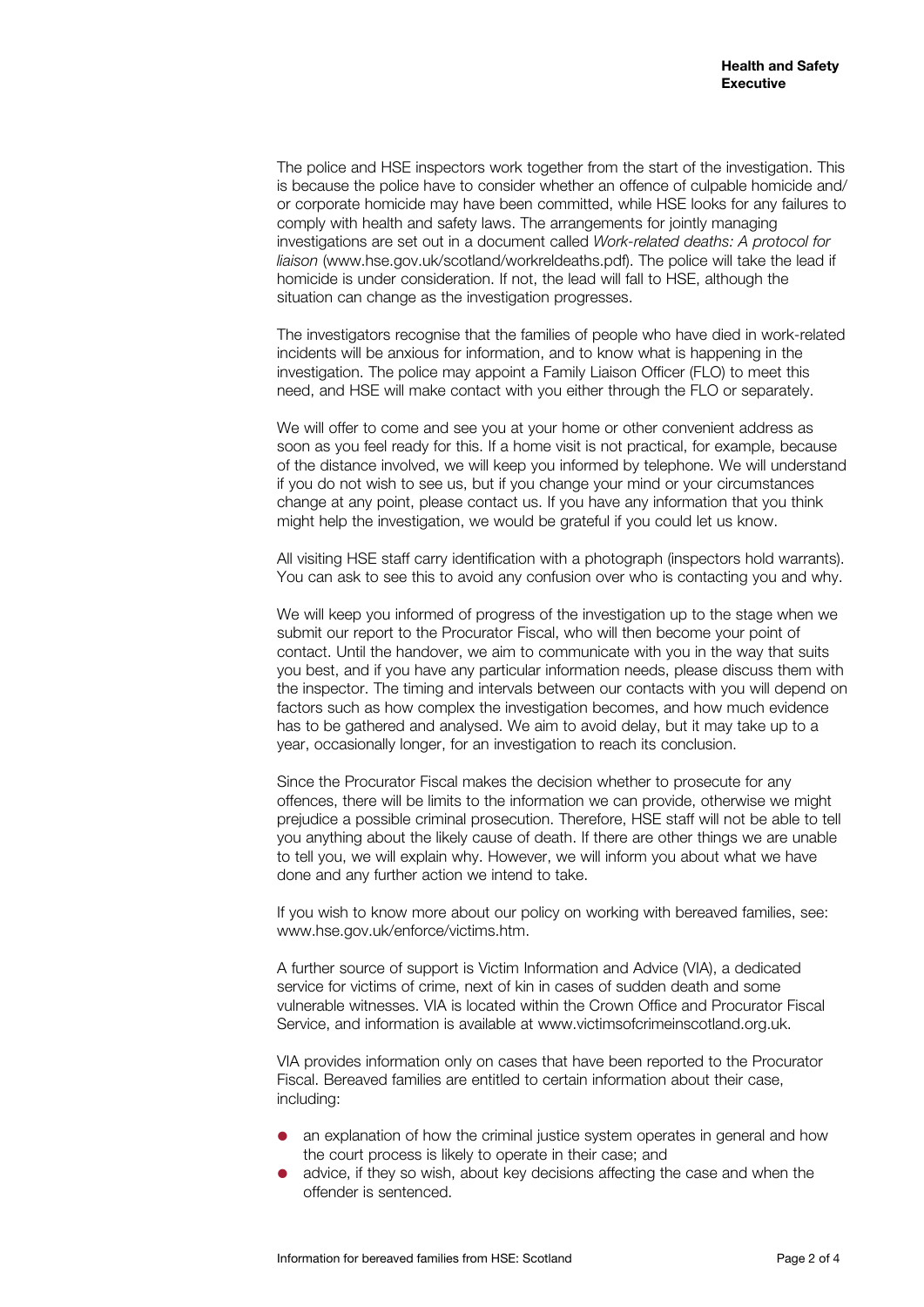# **Legal processes**

The legal processes usually, but not always, take place in the following order:

- criminal proceedings;
- Fatal Accident Inquiry (FAI):
- civil proceedings dealing with compensation.

## *Criminal proceedings*

The circumstances of the death may indicate that an individual or a company has broken the law and the Procurator Fiscal may decide to prosecute. The Procurator Fiscal will consider whether there is evidence to prosecute under common law offences such as culpable homicide, the statutory offence of corporate homicide and statutory health and safety offences. Where there is sufficient evidence, the Procurator Fiscal can prosecute either individuals or companies or both.

If there are to be criminal proceedings, these will normally be heard in a Sheriff court. Criminal cases are heard by a Sheriff and a jury (solemn procedure), but can be heard by a Sheriff alone (summary procedure). Health and safety prosecutions can be brought against companies and individuals. The court has the power to impose a fine and, in certain cases against individuals, a prison sentence. The penalty is a matter for the Sheriff but maximum penalties are set out for certain cases.

## *Fatal Accident Inquiries*

Deaths which result from an accident at work may be subject to an FAI. This is held in the Sheriff court in front of a Sheriff. Its function is to determine the identity of the person who has died, the place and time of death and the cause of death.

The Procurator Fiscal will present evidence to the FAI. Any other interested parties, which include the next of kin, can appear at the FAI and question witnesses.

At the end of an FAI, a Sheriff will make a determination. The determination will set out:

- where and when the death occurred;
- the cause of death;
- any precautions by which the death might have been avoided;
- any defect in systems that caused or contributed to the death;
- any other facts which are relevant to the circumstances of the death.

An FAI cannot make any findings of fault or blame against individuals.

This is in addition to the powers which HSE may use to ensure that risks to health and safety are controlled.

#### *Compensation claims under civil law*

It is for you to decide whether you want to sue for compensation, and to start the process. Citizens' Advice Scotland and solicitors can advise you on this. Some trade unions provide legal help to their members and families. You will need a solicitor to pursue a case through the courts. Civil proceedings are often delayed until any criminal proceedings, or an FAI has been held. It is not HSE's role to seek compensation on your behalf.